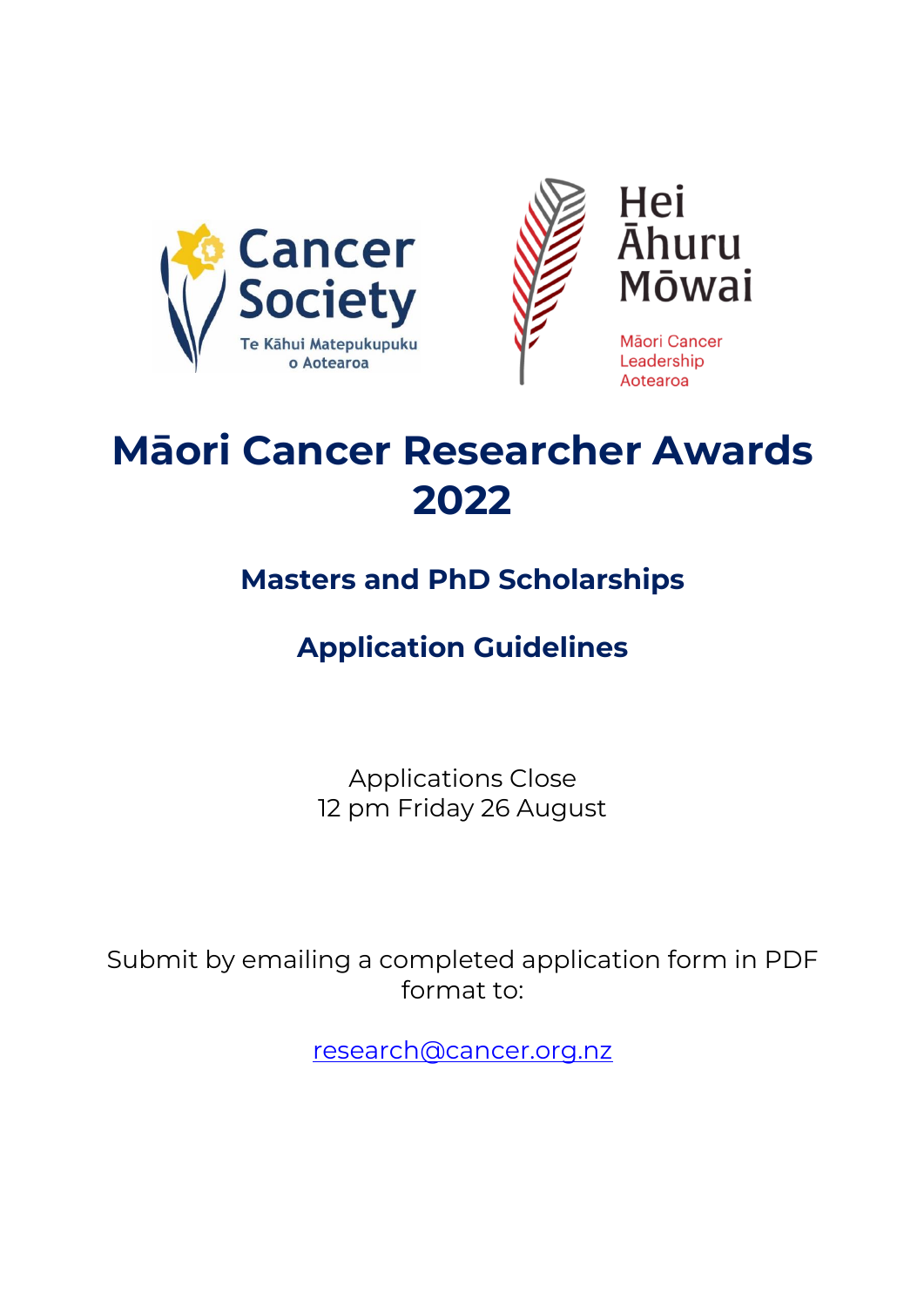### **Document Contents**

| $\mathbf{1}$ . |     |  |  |  |  |
|----------------|-----|--|--|--|--|
| 1.1            |     |  |  |  |  |
| 1.2            |     |  |  |  |  |
| 1.3            |     |  |  |  |  |
| 2.             |     |  |  |  |  |
| 3.             |     |  |  |  |  |
| 4.             |     |  |  |  |  |
| 5.             |     |  |  |  |  |
| 5.1            |     |  |  |  |  |
|                | 5.2 |  |  |  |  |
|                | 5.3 |  |  |  |  |
| 6.             |     |  |  |  |  |
| 7.             |     |  |  |  |  |
| 8.             |     |  |  |  |  |
| 9.             |     |  |  |  |  |
| 10.            |     |  |  |  |  |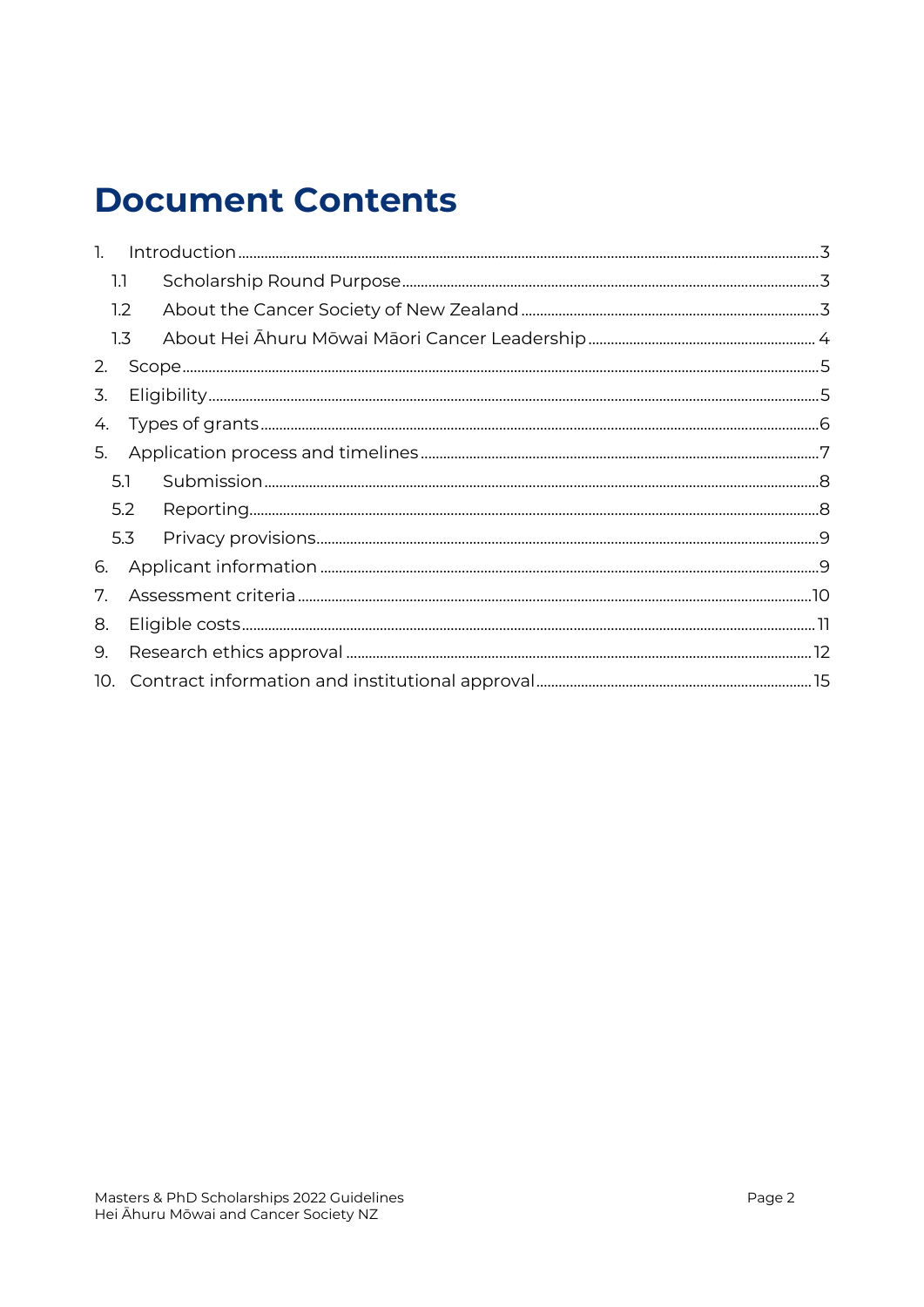### <span id="page-2-0"></span>**1. Introduction**

#### <span id="page-2-1"></span>**1.1 Scholarship Round Purpose**

The aim of the Cancer Society's Annual National Research Grant Round is to fund high-quality research across the cancer continuum (including hauora, mātauranga Māori, prevention, diagnosis, treatment and supportive care). This joint scholarship round between Cancer Society and Hei Āhuru Mōwai is for Research Masters and PhD scholarships for Māori involved in Cancer Research.

#### <span id="page-2-2"></span>**1.2 About the Cancer Society of New Zealand**

The Cancer Society's mission is to improve community wellbeing by reducing the incidence and impact of cancer. Our activities include:

- Supporting and funding research within New Zealand across the cancer continuum.
- Providing supportive care and information to people affected by cancer, their families/whānau and carers.
- Promoting education about cancer for health professionals and publicising progress made in research and treatment.
- Delivering health promotion programmes focusing on cancer prevention.
- Leading advocacy across the cancer continuum.
- Working collaboratively with organisations who share similar goals to the Cancer Society.

The Cancer Society receives no direct government funding and is reliant on funding support from the communities in which it works.

The Cancer Society is committed to equity and has an equity charter that guides all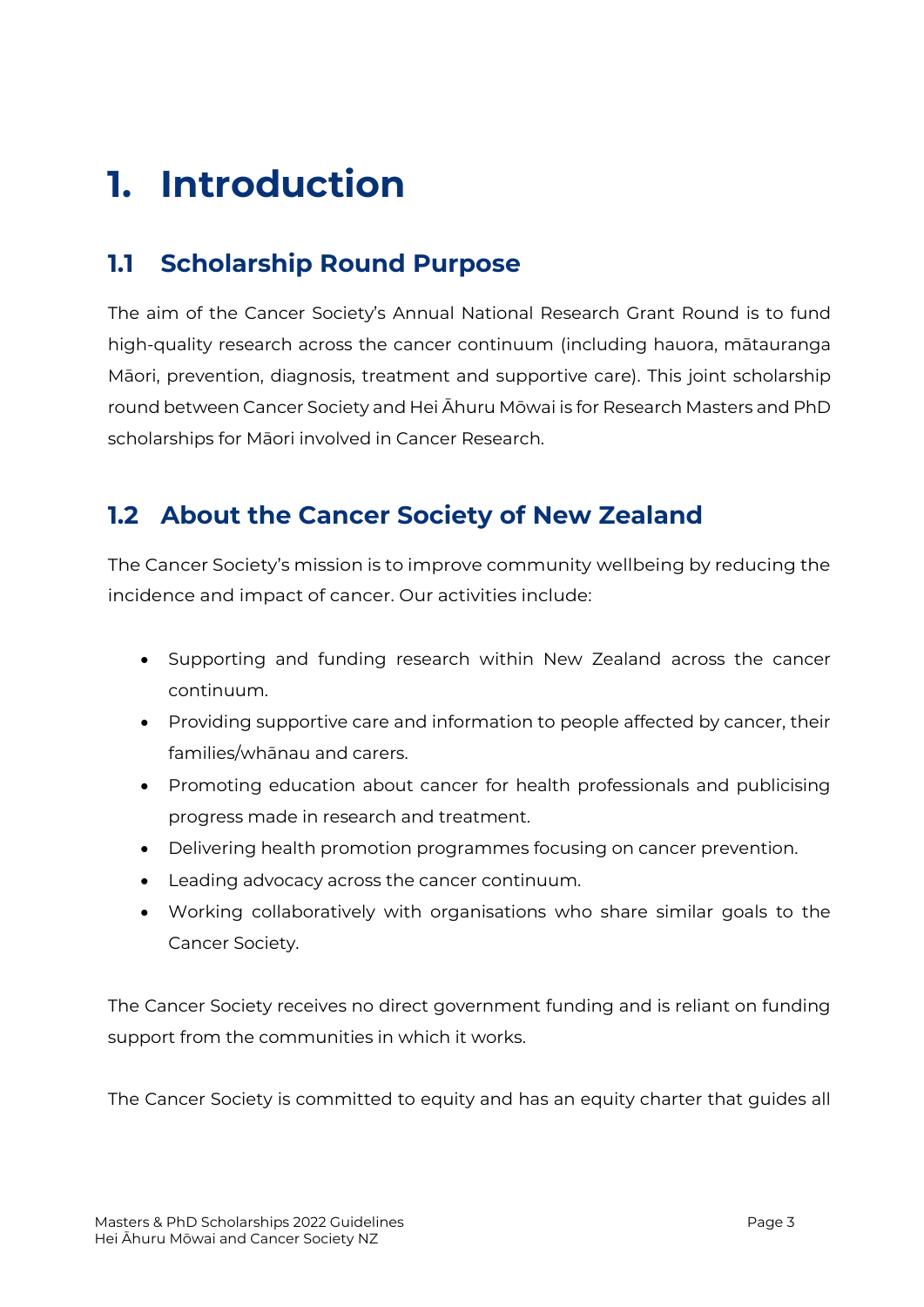of our mahi. To read our equity charter please go to[; https://www.cancer.org.nz/about](https://www.cancer.org.nz/about-us/who-we-are/equity-charter/)[us/who-we-are/equity-charter/](https://www.cancer.org.nz/about-us/who-we-are/equity-charter/)

You can contact the Cancer Society's National Advisor: Research Programme & Policy (Dr. Nicole Stanton) with any questions during the grant application process at [research@cancer.org.nz](mailto:research@cancer.org.nz) or 021 915 975.

### <span id="page-3-0"></span>**1.3 About Hei Āhuru Mōwai Māori Cancer Leadership**

Hei Āhuru Mōwai Māori Cancer Leadership Aotearoa is a national network of Māori cancer professionals, clinicians, researchers and whānau who are committed to Rangatiratanga in cancer control, eliminating cancer inequities between Māori and non-Māori and advocating for better outcomes for whānau.

Our specialties include; general medicine, public health, onco-surgery, oncology, mauri healing, health promotion, haematology, gastroenterology, hauora Māori research, radiation therapy, genomics and epidemiology.

Our vision is for mana-enhancing, ora-enabling, mauri-restoring, wairua-protective and whānau-centered cancer control.

Our activities include:

- Rangatiratanga Promoting and affirming Rangatiratanga in cancer control
- Māngai Leading Māori advocacy in cancer control
- Mātauranga Providing Māori cancer and equity expertise in cancer control
- Wānanga Influencing research to provide better outcomes for whanau
- Āhuru Providing a safe space for Māori cancer kaimahi to connect, collaborate and create.

You can contact us during the grant application process at [rangahau@heiahurumowai.org.nz](mailto:rangahau@heiahurumowai.org.nz)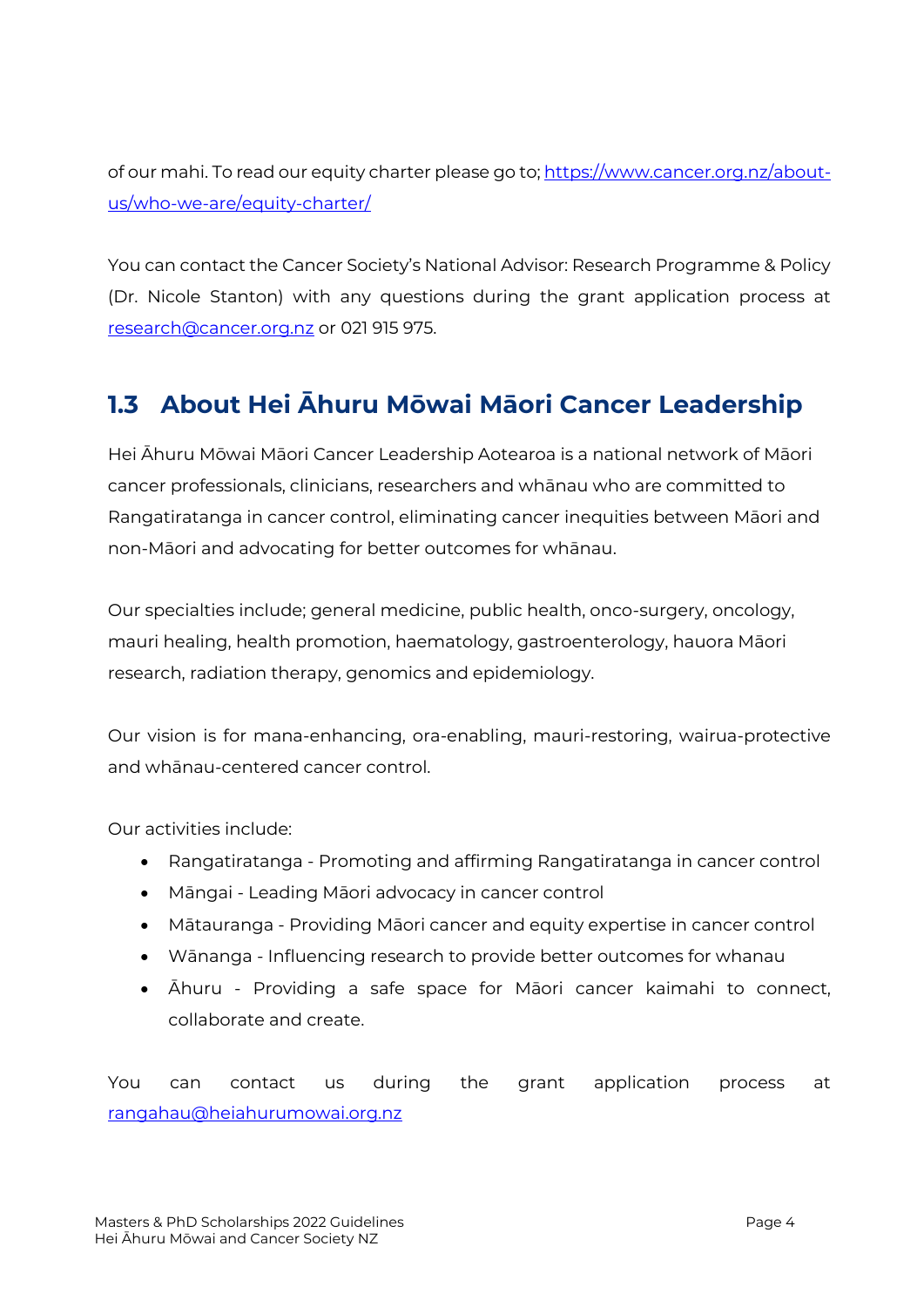### <span id="page-4-0"></span>**2. Scope**

Cancer Society and Hei Āhuru Mōwai are committed to equity. This unique early career development award round will consider applications that are relevant to Māori cancer outcomes across the continuum.

Applications peripheral to cancer/matepukupuku should not be submitted.

## <span id="page-4-1"></span>**3. Eligibility**

These Māori career development awards are for individuals who are committed to hauora Māori, maximising Māori health gains, addressing existing cancer inequities, and/or fostering Māori health aspirations. We value applications that include kaupapa Māori and mātauranga Māori.

To be eligible you must:

- Be of Māori descent
- Be resident in Aotearoa New Zealand
- Have academic supervision which includes at least one Māori supervisor
	- o Those unable to identify a Māori supervisor are encouraged to get in touch prior to applying.
- Intend to enroll or already be enrolled in either a Research Masters or PhD. Those who have not yet enrolled for their proposed course of study but are intending to do so may apply for this scholarship. In this case any award will be conditional on the applicant's successful enrolment in a Research Masters or PhD at a New Zealand Wānanga or University.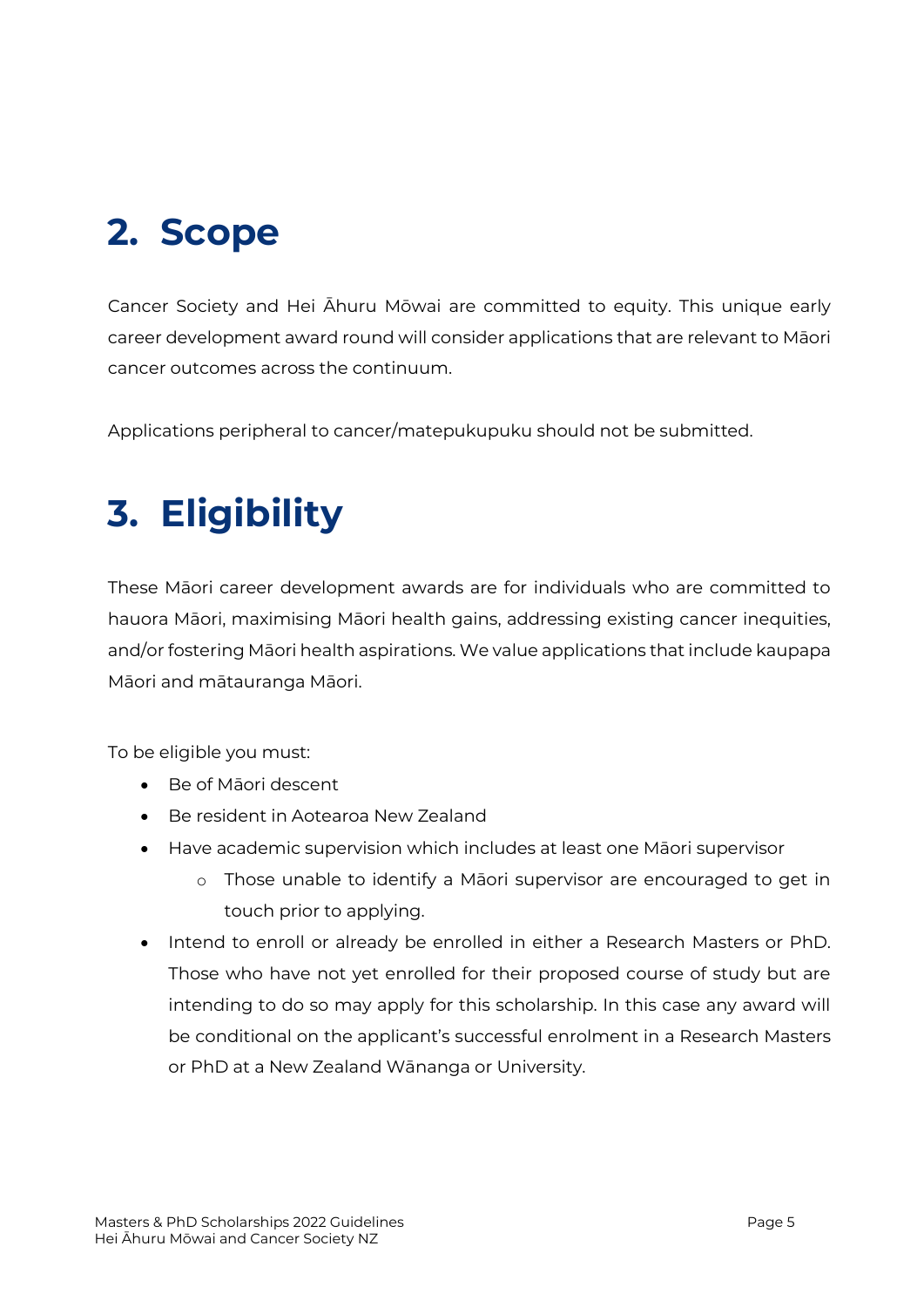## <span id="page-5-0"></span>**4. Types of grants**

| <b>Description</b>                                                                                                                                                                                    | <b>Maximum value of</b><br>award                                                                                                                      | <b>Maximum grant</b><br>duration |
|-------------------------------------------------------------------------------------------------------------------------------------------------------------------------------------------------------|-------------------------------------------------------------------------------------------------------------------------------------------------------|----------------------------------|
| Research Masters scholarships<br>provide funding for students to<br>undertake research in the field<br>of cancer, leading to a Masters<br>degree from a New Zealand<br>Wānanga or University.         | \$35,000 stipend<br>\$10,000 for university<br>fees                                                                                                   | 12 months FTE                    |
| PhD scholarships provide<br>funding for students to<br>undertake advanced research in<br>the field of cancer, leading to a<br>Doctorate in Philosophy from a<br>New Zealand Wānanga or<br>University. | \$40,000 per annum<br>stipend<br>$$10,000$ per annum for<br>university fees<br>\$10,000 across the<br>duration of the award as<br>a tikanga allowance | 36 months FTE                    |

Grant specific notes

- Applicants should fill in the 2022 Application Form found on our [website.](https://www.cancer.org.nz/supporting-you/cancer-research/research-grants/)
- Priority will be given to applications in areas where grant opportunities are limited (for example, mātauranga Māori, nursing, allied health care).
- Applicants should include a letter of support from their supervisor, clear detail about the research or training environment, and include additional letters of support as appropriate.
- Part-time students are welcome to enrol, noting that for such students the scholarship would be pro-rated. The award will not be granted for a period longer than the equivalent of one year (Masters) or three years (PhD) fulltime.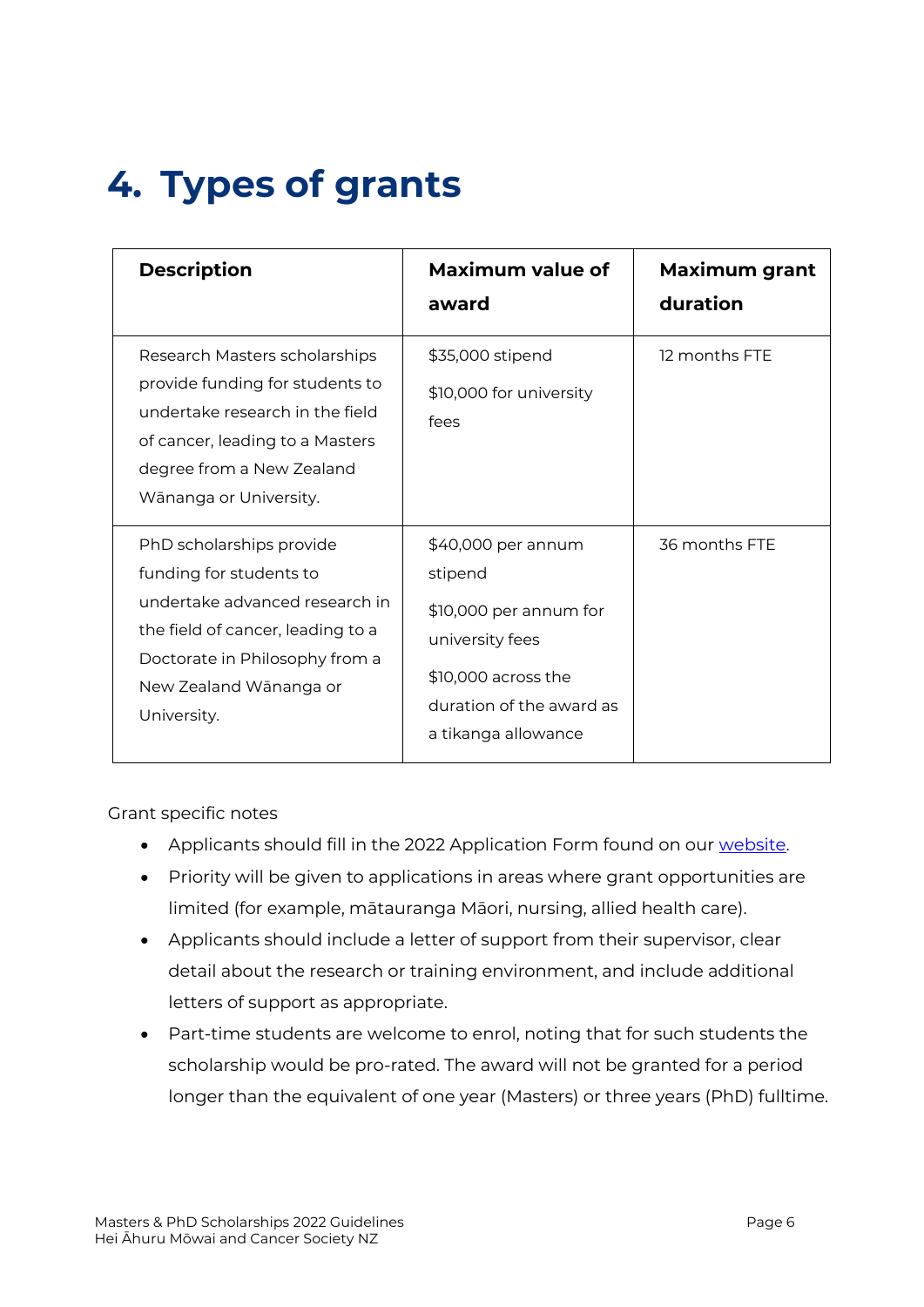# <span id="page-6-0"></span>**5. Application process and timelines**

All grants will be awarded by open competition (for all individuals who meet the above eligibility criteria to apply for funding). Applications will be assessed by Hei Āhuru Mōwai and the Cancer Society. The final funding decision will be made by Hei Āhuru Mōwai and the Cancer Society's National Office.

To help us plan this year's scholarships, we are requesting that all who intend to apply fill out the registration form on our **website**. If you intend on applying, please fill this out before **1 August 2022**. If you miss this date, please contact [research@cancer.org.nz.](mailto:research@cancer.org.nz) 

Applications will be assessed through several stages:

| <b>Task</b>                                                       | <b>Date</b>                       |
|-------------------------------------------------------------------|-----------------------------------|
| Registrations open                                                | 20 June 2022                      |
| Applications open                                                 | 20 July 2022                      |
| Registrations close                                               | 1 August 2022                     |
| Applications close                                                | 26 August 2022                    |
| Cancer Society and Hei Ahuru Mōwai assessing<br>applications      | September 2022                    |
| Liaising with applicants as needed                                | Late September/Early October 2022 |
| Acceptance letters and contracts sent to<br>successful applicants | November 2022                     |
| Contracts returned                                                | December 2022                     |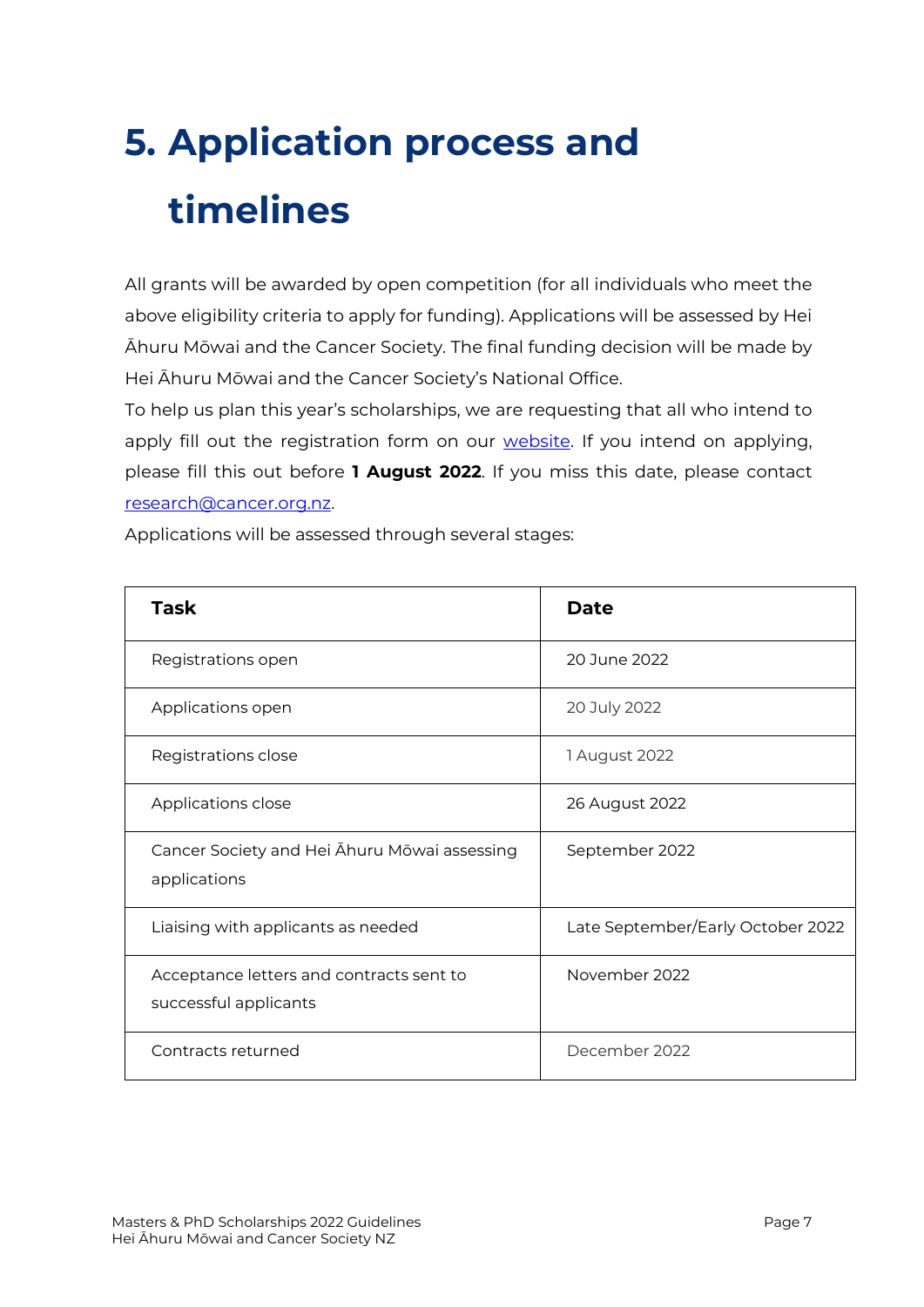Applications made in te reo Māori must be accompanied with a translation into English.

The Cancer Society and Hei Āhuru Mōwai may refuse to consider an application if it considers actions of the applicant to be contrary to the values and interests of the Cancer Society and Hei Āhuru Mōwai or may bring the Cancer Society and/or Hei Āhuru Mōwai into disrepute.

#### <span id="page-7-0"></span>**5.1 Submission**

The 2022 Application Form (available on our [website\)](https://www.cancer.org.nz/supporting-you/cancer-research/research-grants/) should be completed and submitted electronically as a PDF to [research@cancer.org.nz](mailto:research@cancer.org.nz) by **12 noon on 26 th August 2022.**

#### <span id="page-7-1"></span>**5.2 Reporting**

Applicants successful in receiving funding through this unique Grant Round will be required to submit either:

- one final report for the Masters scholarship or;
- annual progress reports and a final report for the PhD scholarship.

Reports will include a lay person's summary which may be used to inform the public about the work we support, an update on the project's timelines and milestones; whether they are met, partially met, or delayed, and an explanation for any delays. The Cancer Society and Hei Āhuru Mōwai recommends writing lay summaries at the **reading age of twelve years old.** Annual reports in Te Reo Māori must also provide the English translation.

For PhD scholarship grantees, funding for each subsequent year will only be released upon receipt of a satisfactory annual report. At year 2, in addition to the student's report, the supervisor must submit a report on the student's progress.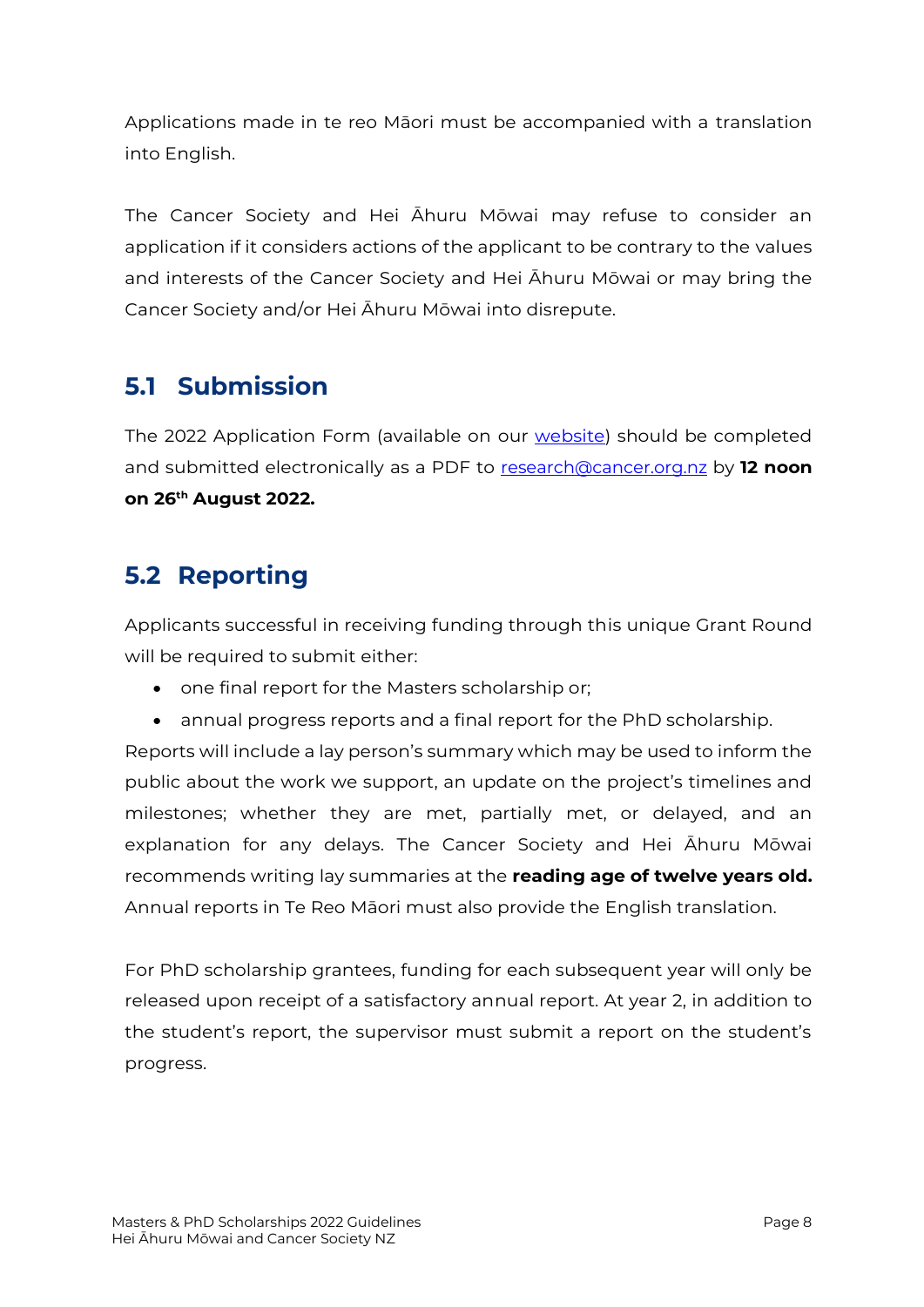#### <span id="page-8-0"></span>**5.3 Privacy provisions**

The information requested in an application will be used for assessing that application and, in a non-identifiable form, some information will be used for Cancer Society statistical purposes. All research applications will be stored in a secure place. Security and confidentiality will be preserved for any application declined. Personal information contained in the application may be made available to external referees and members of Hei Āhuru Mōwai, and Cancer Society National Scientific Advisory Committee reviewing the application, including electronic and paper copies of the application. When an application is successful, the Cancer Society and Hei Āhuru Mōwai reserves the right to publish the applicants' names, details of the Host Institution, lay summary and funding awarded. You can find the Cancer Society's privacy policy online [here.](http://www.cancer.org.nz/privacy)

### <span id="page-8-1"></span>**6. Applicant information**

- **Hononga – relationship to research:** tell us about how you came to this project- we want to know your story of how/why/when this research question called to you. You can include wairuatanga, tohu, ōhaki or any other tikanga Māori to describe this.
- **Ngā hua – other outcomes of receiving this scholarship:** what would getting this scholarship mean to you and your whānau? We would like to know what other hua/outcomes this scholarship could provide for you.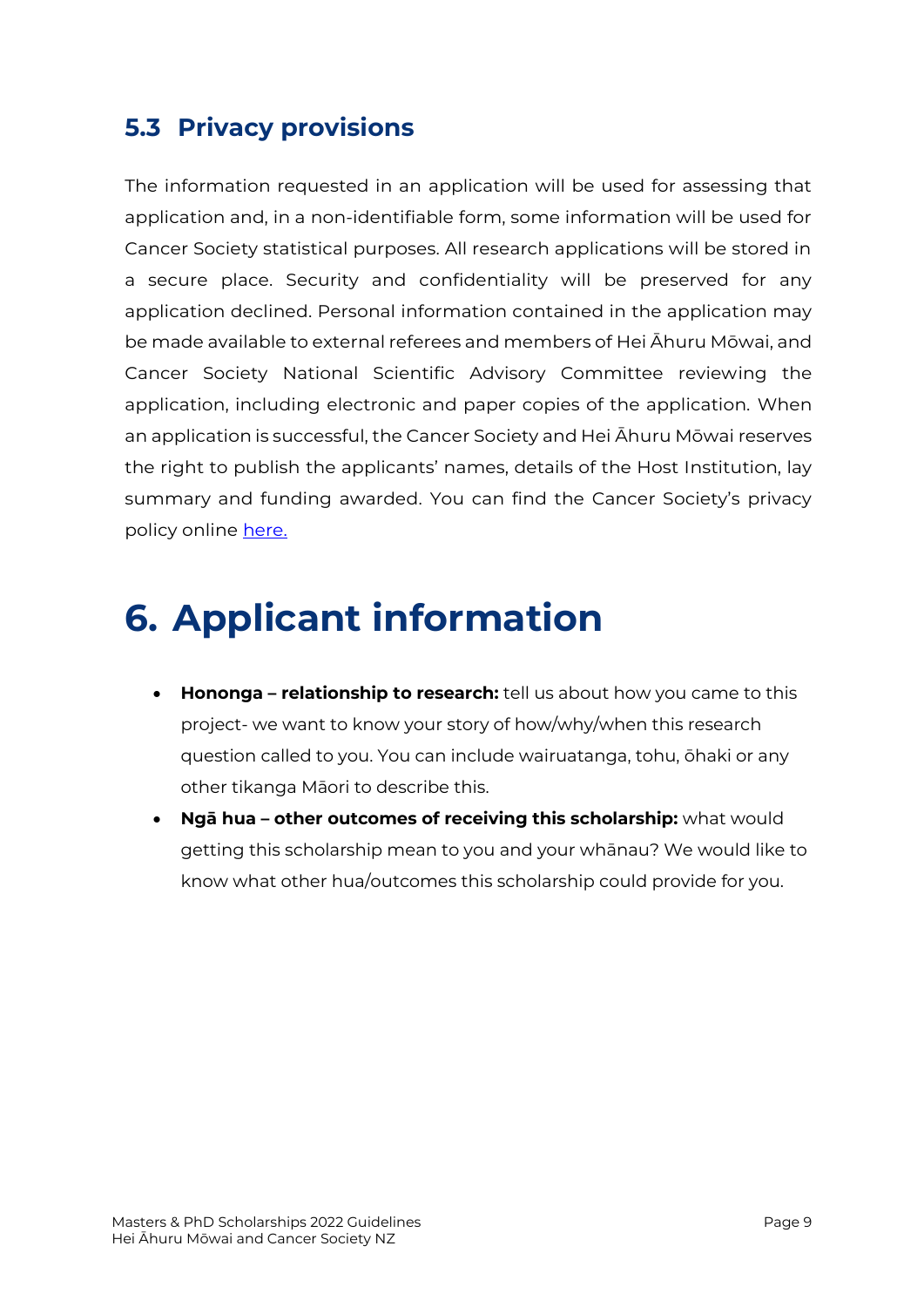## <span id="page-9-0"></span>**7. Assessment criteria**

All applicants should demonstrate that their research project meets the following parameters:

- **Significance of the project to improved Māori cancer outcomes:**  addresses important mātauranga/research questions, likely to result in significant benefit for tangata and whānau affected by cancer or advancement in the understanding of cancer. Contribution to increased knowledge, health, social and/or economic gains, appropriate pathway for knowledge transfer and responsiveness to Māori.
- **Māori community links, health background and potential:** involvement in Māori communities, has good knowledge of the health sector, and is committed to pursuing Māori cancer research.
- **Research environment**: choice of supervisor. Qualifications, experience and knowledge in the proposed research area, right mix of expertise including Māori data sovereignty, appropriate networks and collaborations, history of productivity and delivery, and supportive research environment. This includes kuia and kaumatua.
- **Research design**: clear objectives and deliverables and appropriate research design.
- **Academic ability of the applicant:** applicant qualifies to enrol in a Research Masters or PhD degree.
- **Significance/ contribution to the goals of the Cancer Society and Hei Āhuru Mōwai:** the expected outcomes of the proposed research will add value and contribute to the goals of the Cancer Society and Hei Āhuru Mōwai.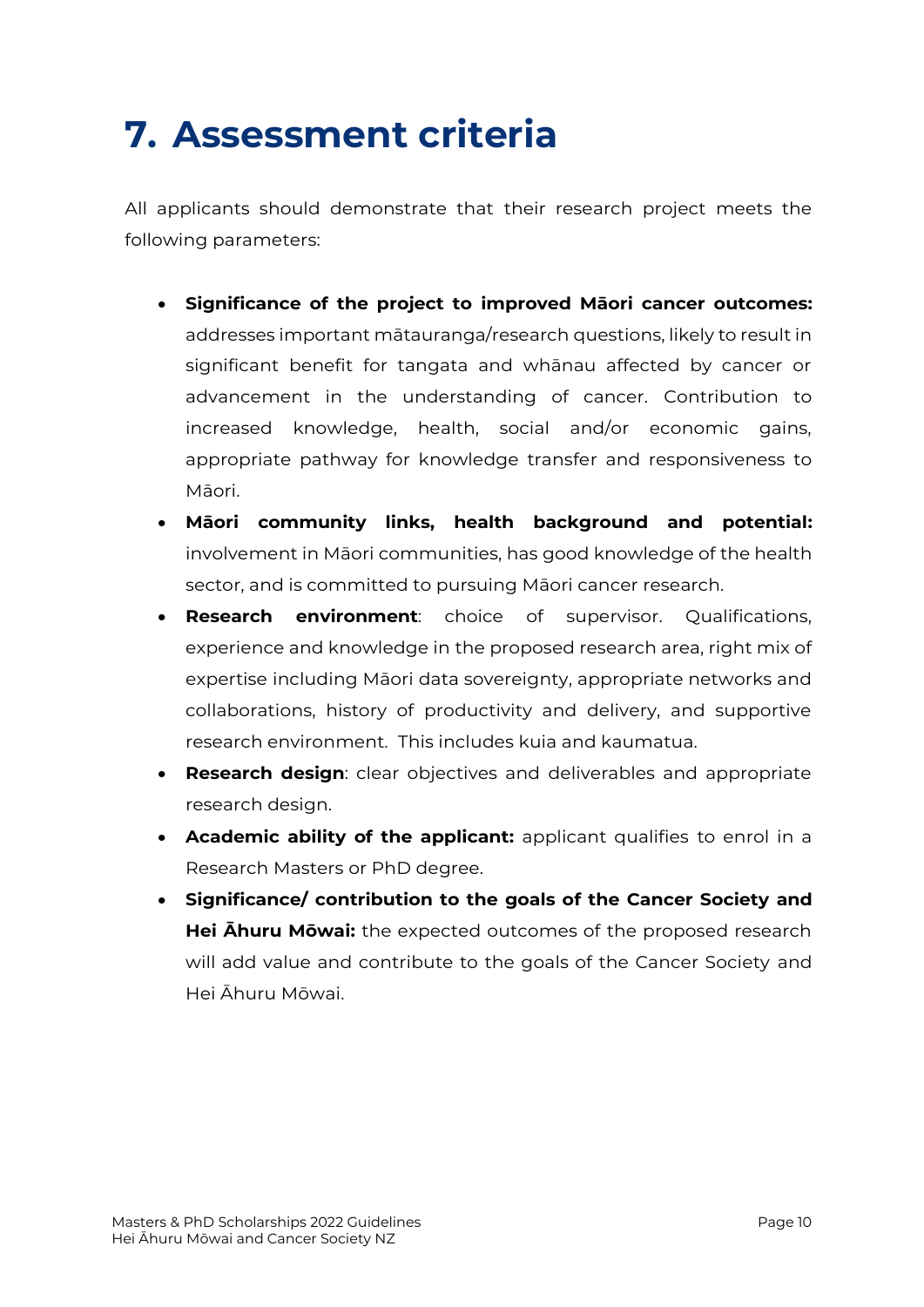## <span id="page-10-0"></span>**8. Eligible costs**

All calculations should be GST exclusive and in whole dollar amounts i.e. no cents or decimals. Please use the below table to help calculate the total costs requested (tuition, tikanga allowance).

| Category                                    | <b>Acceptable Costs (not exhaustive)</b>                                                             |  |
|---------------------------------------------|------------------------------------------------------------------------------------------------------|--|
| Tuition                                     | Actual tuition cost as charged by the institution<br>$\bullet$<br>Students services fee<br>$\bullet$ |  |
| Tikanga allowance (PhD<br>Scholarship only) | Wānanga costs<br>$\bullet$<br>Koha for kaitiaki /kuia/kaumatua<br>$\bullet$<br>Cultural supervision  |  |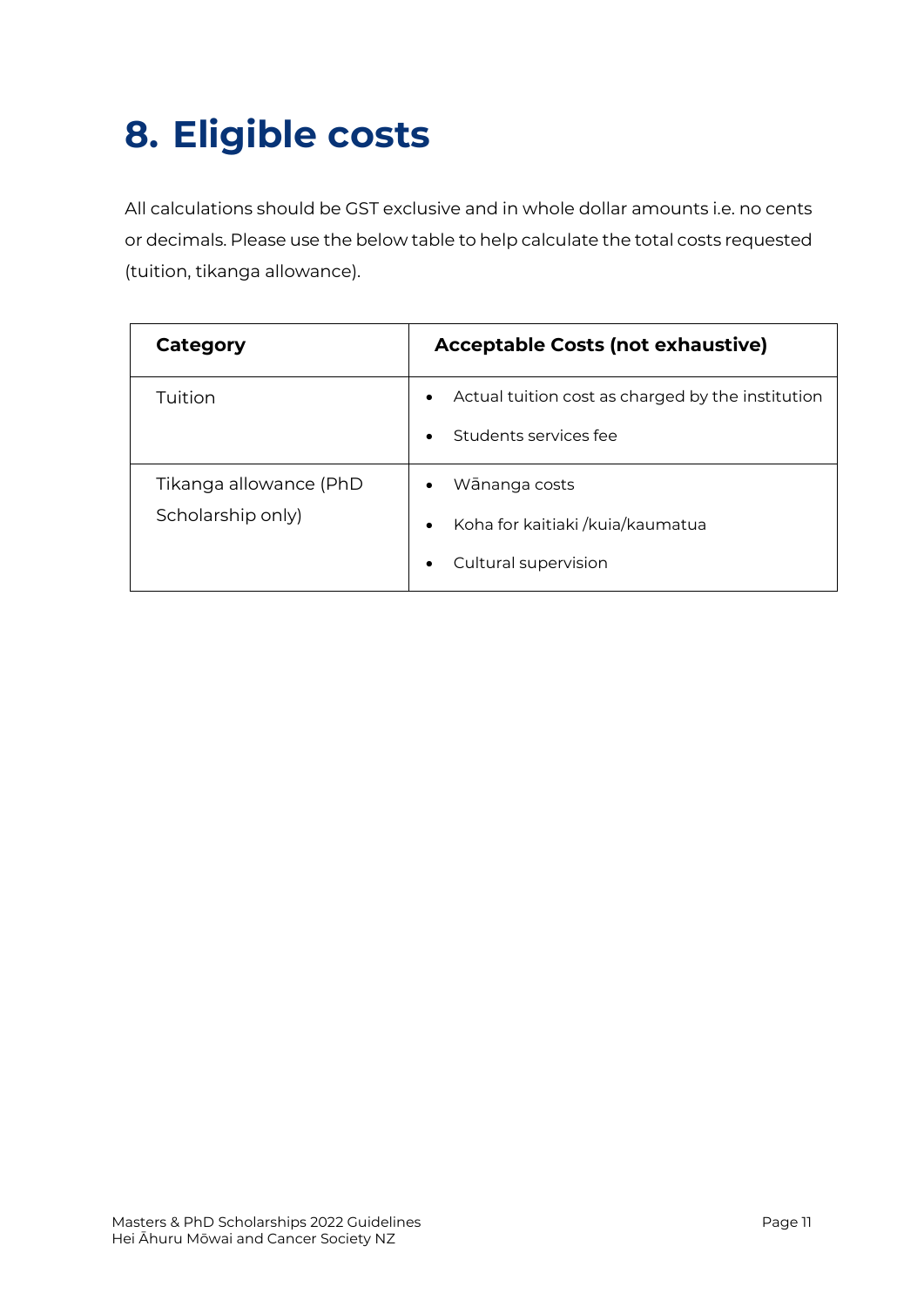### <span id="page-11-0"></span>**9. Research ethics approval**

#### **General guidelines to applicants:**

- It is the responsibility of the Host Institution to evaluate the ethics involved in any research on human or animal experiments or utilizing personal information. However, the Cancer Society wishes to be fully informed on the ethical arrangements covering any work for which it supplies funds.
- The applicant must supply a copy of any submission for ethical approval that is awaiting approval and evidence of approval must be supplied to the Cancer Society before any research procedures involving animal or human materials, or personal information may commence.
- Research ethical approval(s) must come from an accredited Ethics Committee(s). Please refer to the HRC Research Ethics Guidelines for details on how to apply and a list of accredited Ethics Committees <https://www.hrc.govt.nz/resources/hrc-ethics-committee>
- If appropriate, more than one Ethics Committee approval may be necessary, for example, if the research geographically covers an area serviced by more than one committee or if human and animal studies will be undertaken. All committees applied to for approval should be listed.
- Where a dispute arises over the ethics of experimentation, the Cancer Society reserves the right to refer the matter to the Health Research Council Committee on Ethics and Research for arbitration.

#### **Guidelines for applicants on research involving animals:**

- Animals used for research purposes shall be lawfully acquired. They shall be kept and used in strict compliance with the relevant laws and by-laws.
- Any research project involving animals must be approved by a properly constituted Animal Ethical Advisory Committee, and conform to the guidelines for Institutional Animal Ethics Committees, of the National Animal Ethics Advisory Committee.
- An Act of Parliament (October 1984) established the National Animal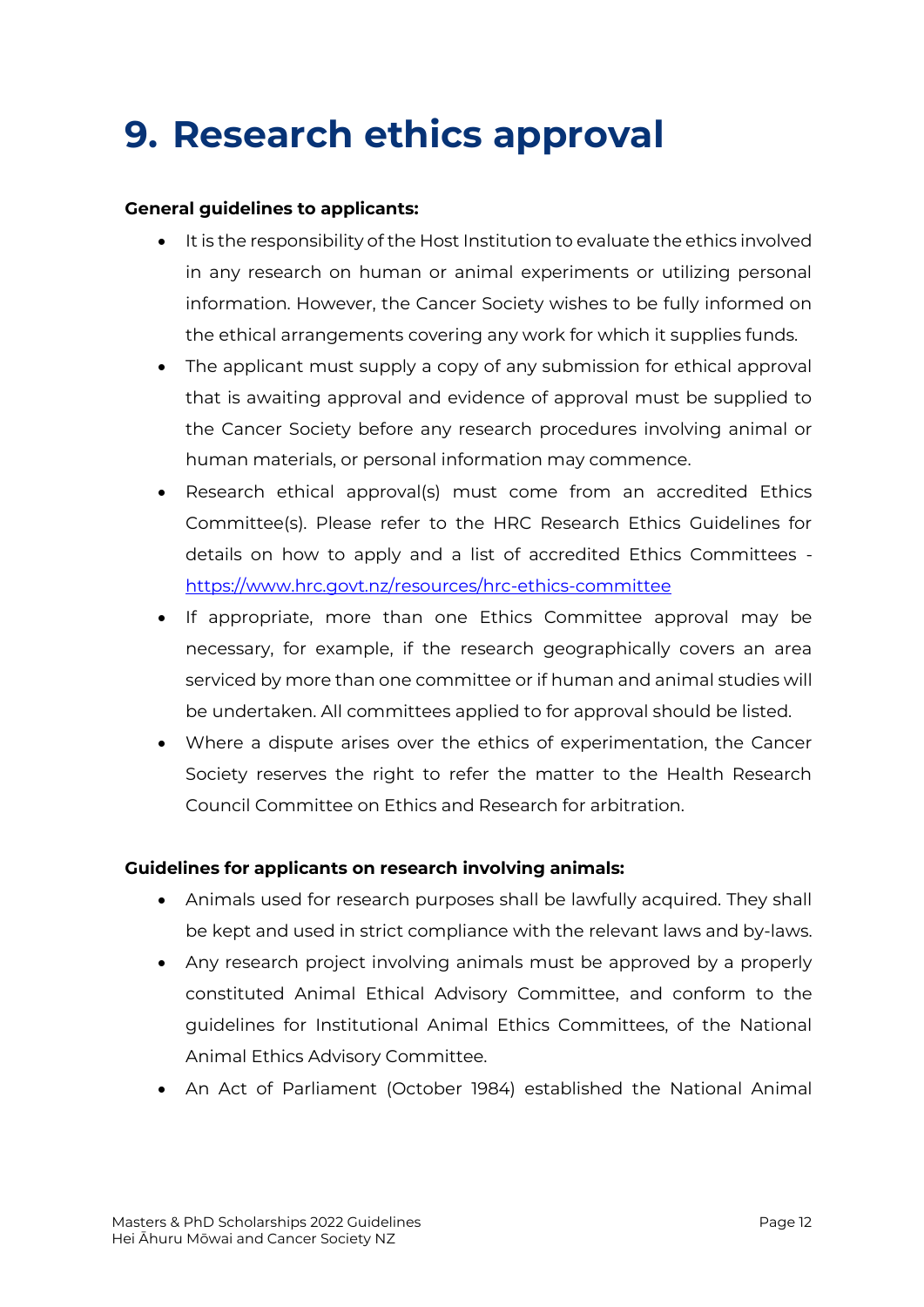Ethics Advisory Committee, to advise the Minister of Agriculture. Further information on how to apply for Animal Ethics approval can be found here - [http://www.mpi.govt.nz/protection-and-response/animal](http://www.mpi.govt.nz/protection-and-response/animal-welfare/overview/national-animal-ethics-advisory-committee/)[welfare/overview/national-animal-ethics-advisory-committee/](http://www.mpi.govt.nz/protection-and-response/animal-welfare/overview/national-animal-ethics-advisory-committee/)

#### **Guidelines for applicants on research involving human subjects:**

All research supported by the Cancer Society on human subjects must conform to the code of ethical principles established by the Health Research Council of New Zealand. In addition, research funded by the Cancer Society must conform to the below principles<sup>1</sup>:

- The applicant and any other researchers involved must be satisfied by forethought, by study of the literature, and by consultation that the proposed research is likely to contribute to the understanding of the matter being investigated.
- The Investigator must be satisfied that the research on human subjects is based as far as possible on the results of experiments conducted "in vitro" or on animals.
- The Investigator must be satisfied that adequate facilities will be used for the solution of the problem being investigated.
- The Investigator must be satisfied that the research will not impose unreasonable discomfort or hazard upon the subject. In order to ensure the safety of the subject in an untoward event, the Investigator must ensure that appropriately qualified persons are present during experiments and that proper facilities are at hand to ensure the safety of the subject in any emergency.
- The Investigator must modify appropriately or discontinue the research if it becomes apparent that the procedure is likely to cause unreasonable risk to the subject.
- Before the research project is undertaken, the Investigator must obtain the free informed consent of the subject or their guardian in writing and

 $1$  Grants may be terminated at any time and without notice should the Cancer Society find that these principles have not been observed.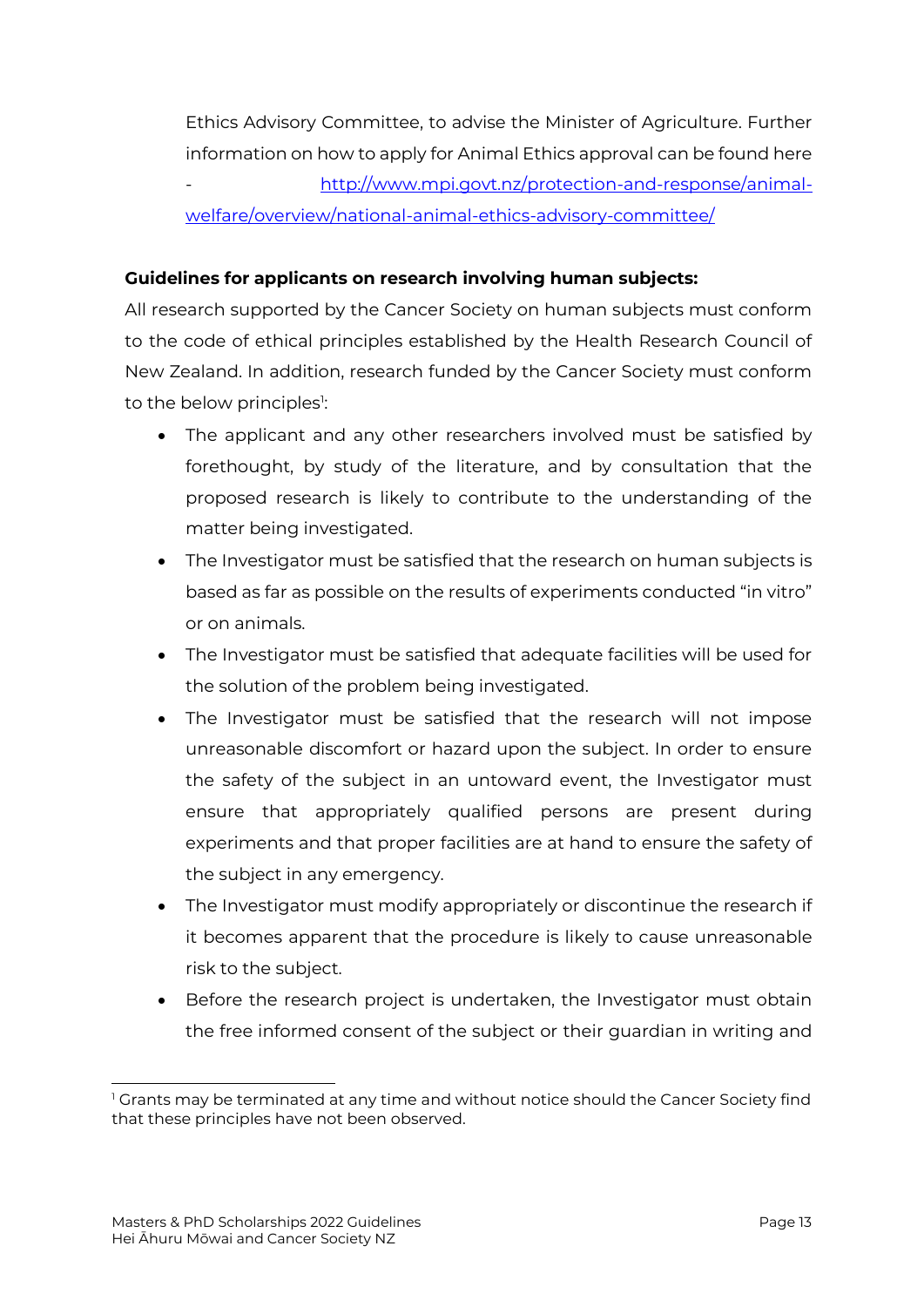in the presence of a witness. The consent must be obtained without the exertion of pressure on the subject and without being dependent on any obligation of the subject toward the Investigator.

- The Investigator should be satisfied that the subject, or the guardian, has been informed, in terms capable of being understood, of the nature and purpose of the proposed research, the methods to be employed, and the possible risks and discomfort that may be involved.
- Special care must be taken in the case of subjects at particular risk, for example, children, the mentally infirm, the unconscious patient, and pregnant and nursing women. Children should never be the subjects of research which could appropriately be undertaken in adults and, in the case of unconscious patients, the written consent of the next of kin must always be obtained.
- The subject, or the guardian, shall be free at any time to withdraw consent for further participation in the research and must be made aware of Their right in this respect. Such withdrawal does not in any way prejudice the subjects further management and treatment as a patient.
- New therapeutic or experimental procedures which are at the stage of early evaluation and which might have long-term effects should not be undertaken unless full provision has been made for long-term care and observation of the subject.